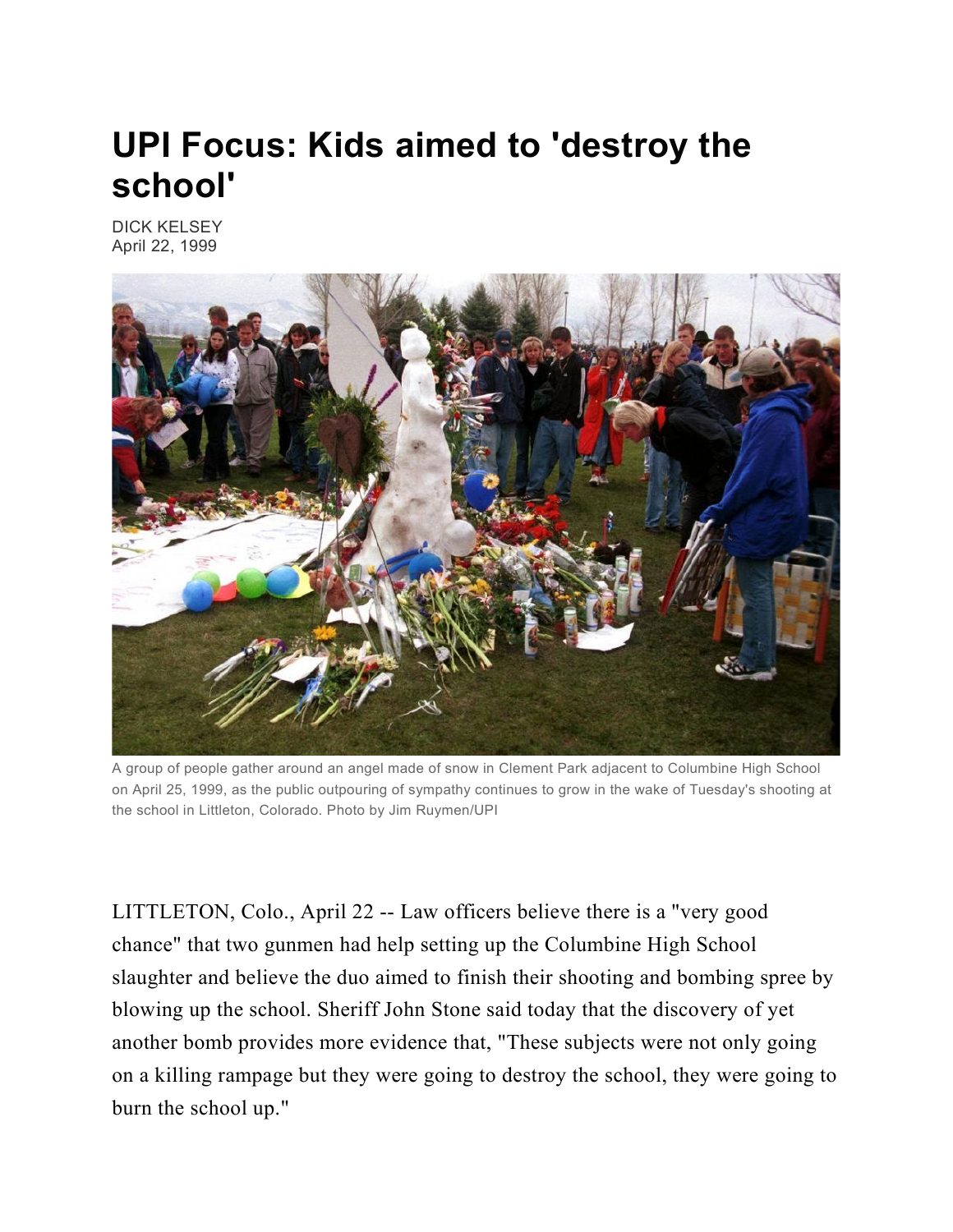Fifteen people died in a bloody assault when two youths, who may have been disciples of Adolf Hitler, terrorized the suburban Denver school, shooting firearms and throwing homemade bombs throughout the building. The two gunmen fatally shot themselves.

Stone also told reporters, "There's growing suspicion out here that they would have time to put as much ordnance in that school as they did without some help." Sgt. Steve Davis said today a lieutenant on the investigative team told him, "We certainly think that there's a very good chance that we have more than two people involved." The discovery of an explosive device consisting of two 20-pound propane tanks in the school kitchen fueled suspicion that accomplices of suspects Eric Harris and Dylan Klebold are at large.

Attorney General Janet Reno pledged the Justice Department will help local authorities deal with the aftermath of the assault "in every way we can." Reno, in Colorado today to meet with law enforcement officers, victim advocates and others involved in the Columbine tragedy, said she is "inspired" by "the most courageous people she's ever met," especially Columbine students. She delivered a message from them: "They wanted me to make sure that the people of America knew that Colorado would not be known for a tragedy. It would be known for its ability to overcome adversity."

Vice President and Mrs. Al Gore plan to be in Colorado Sunday to attend a memorial service for victims of the Columbine massacre. The vice president is expected to deliver a eulogy at the service.

Law officers found 30 bombs in the school and in the homes and vehicles of the suspects. Today's discovery posed a danger to investigators who had just begun their crime scene work, so they left the building while bomb squads removed the device and searched for more.